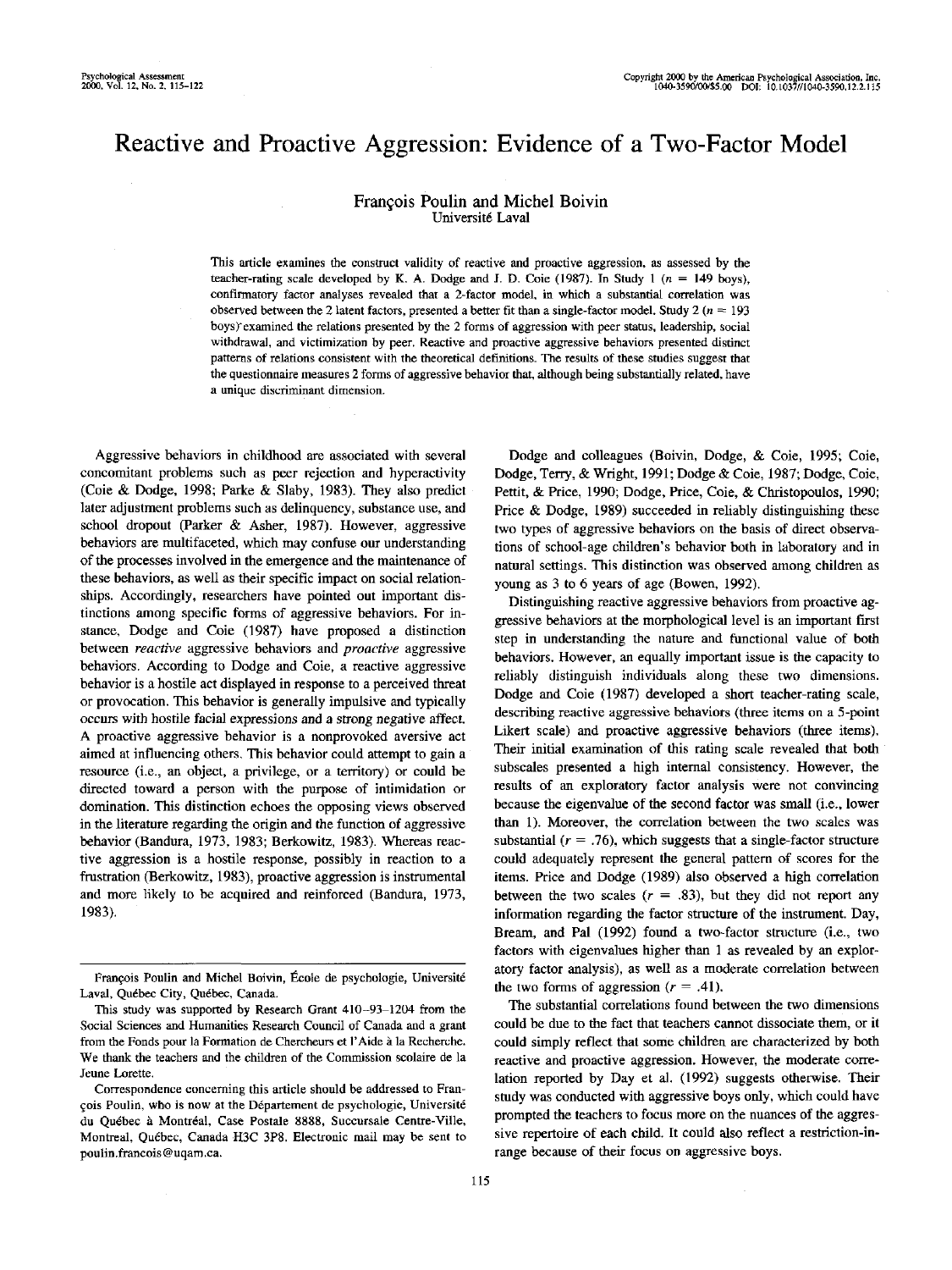The magnitude of the correlations may vary between studies, but it is clear that the two dimensions are substantially correlated. Although the results of the factor analyses previously reported suggest the presence of a two-factor structure, these analyses did not show that such a structure more adequately represented the data than a single-factor structure; these analyses were exploratory and did not systematically compare the fit of the two models. Only confirmatory factor analyses would allow an adequate comparison of the two models.<sup>1</sup> In other words, the fact that a substantial correlation was observed between these two dimensions does not necessarily imply that a single-factor model is more appropriate than a two-factor model. The two aggressive dimensions may be associated, but not to the extent that they constitute a general aggressive dimension. They could overlap while still bearing specific information that uniquely contributes to our understanding of social adjustment.

In sum, the usefulness of the two-factor model depends on two elements. On the one hand, the strength of the correlation between the dimensions limits the usefulness of the two-factor model to the extent that such a model generates an information that is basically redundant. As noted by Mulaik et al. (1989). the examination of the fit of a model should take into account its parsimony (i.e., its ability to explain the phenomenon with a limited number of parameters). However, the usefulness of the two-factor model also depends on the unique capacity of each dimension (i.e., the residual variance) to generate a distinct, and theoretically consistent, pattern of predictions.

The nomological networks of reactive aggression and proactive aggression have been documented in previous studies. For instance. Dodge and Coie (1987) found that reactive aggression (either observed or rated by the teacher) was associated with a hostile attributional bias when interpreting the intentions of a peer, whereas proactive aggression was not. A subsequent study revealed that proactive aggression was associated with a positive evaluation of aggression and its consequences, especially in the context of a conflict with a peer, which was not the case for reactive aggression (Crick & Dodge, 1996). Proactive aggression is associated with disruption in the classroom, but it is also positively correlated with leadership and having a sense of humor (Dodge & Coie, 1987), thus, indicating that it is not just linked to negative characteristics. In contrast, reactive aggression is associated with starting fights and getting angry, and with an absence of leadership, cooperation, and caring about peers (Price *&* Dodge, 1989).

Given the aversive character of reactive aggression, it is not surprising that this behavior has been systematically related to a negative peer status (Dodge & Coie, 1987; Dodge et al., 1990; Price & Dodge, 1989). Proactive aggression presents a more equivocal pattern of relations; some proactive aggressive behaviors (i.e., behaviors aiming at intimidating or dominating a peer) have even been positively associated with peer status in the first years of school (Dodge et al., 1990; Price & Dodge, 1989). These differences between reactive aggression and proactive aggression are also reflected in the behaviors and reactions of the peers. A positive relation has been observed between reactive aggressive behaviors and victimization by peers (e.g., the negative behaviors manifested by the peers toward the child; Schwartz et al., 1998), whereas proactive aggression was not related to peer victimization.

To summarize, the network of relations differs for these two forms of aggression and in ways that are theoretically consistent with their definitions. Specifically, the sociocognitive deficits associated with reactive aggressive behaviors suggest that such behaviors may be instigated by the perception of provocation by a peer, whether justified or not. Once manifested, these behaviors are likely to lead to peer rejection. Because they are generally characterized by a strong negative affect, these behaviors are salient to the peer group, and the child may be perceived as the initiator of the aggressive exchange. Rejection by peers could also result from the lack of social skills (i.e., absence of leadership, cooperation, and caring toward peers) associated with reactive aggression.

The positive evaluation of the consequences of aggressive behavior associated with the proactive dimension is consistent with the idea that this form of aggression is planned and instrumental. Moreover, the purposefulness of proactive aggressive behaviors is illustrated by their association with leadership and humor. Finally, proactive aggressive behaviors may be tolerated and accepted by some members of the peer group, not only because these behaviors provide some forms of social regulation appreciated by the group, but also because they may grant the child the power, giving him access to desired resources (Boivin et al., 1995). In sum, even though reactive aggression and proactive aggression are substantially correlated, the distinction between these two behavioral tendencies appears useful for a qualified study of the processes underlying the display of aggressive conducts, as well as for the study of their differential impact on children's social adjustment.

The main purpose of this article was to examine the construct validity of reactive aggression and proactive aggression, as measured by Dodge and Coie's (1987) teacher-rating scale. Two studies were conducted to this end. In the first study, the factor structure of the rating scale was examined by comparing the fit of two models, using confirmatory factor analyses: (a) a single-factor model and (b) a two-factor model, allowing for a correlation between the two latent factors. On the basis of previous studies, it was expected that the two-factor model would provide a better fit to the data than the single-factor model. In that same study, we also examined the relations between the two aggressive dimensions with peer reports of children's involvement in aggression.

The goal of the second study was to provide support for the construct validity of reactive aggression and proactive aggression by examining their networks of relations with dimensions of social adjustment (i.e., peer status and peer victimization), as well as with leadership and social withdrawal. We expected reactive aggression to be positively associated with social withdrawal and peer victimization, and to be negatively associated with peer status and leadership. Conversely, proactive aggression should be positively associated with leadership and peer status, and it should be negatively associated with peer victimization and social withdrawal. Finally, Dodge and Coie's (1987) rating scale was also completed by the parents in order to verify whether the two-factor model of aggression could be replicated with a different source of information.

 $1$  Dodge (1991) mentioned having conducted confirmatory factor analyses with a sample of kindergarten boys and girls. The results of this analysis revealed that the two-factor model presents a high degree of goodness of fit. However, this study was not published, which prevents a critical evaluation of it. Furthermore, even though the two-factor model presents a high degree of goodness of fit. Dodge (1991) did not verify whether this model was more appropriate than a single-factor model.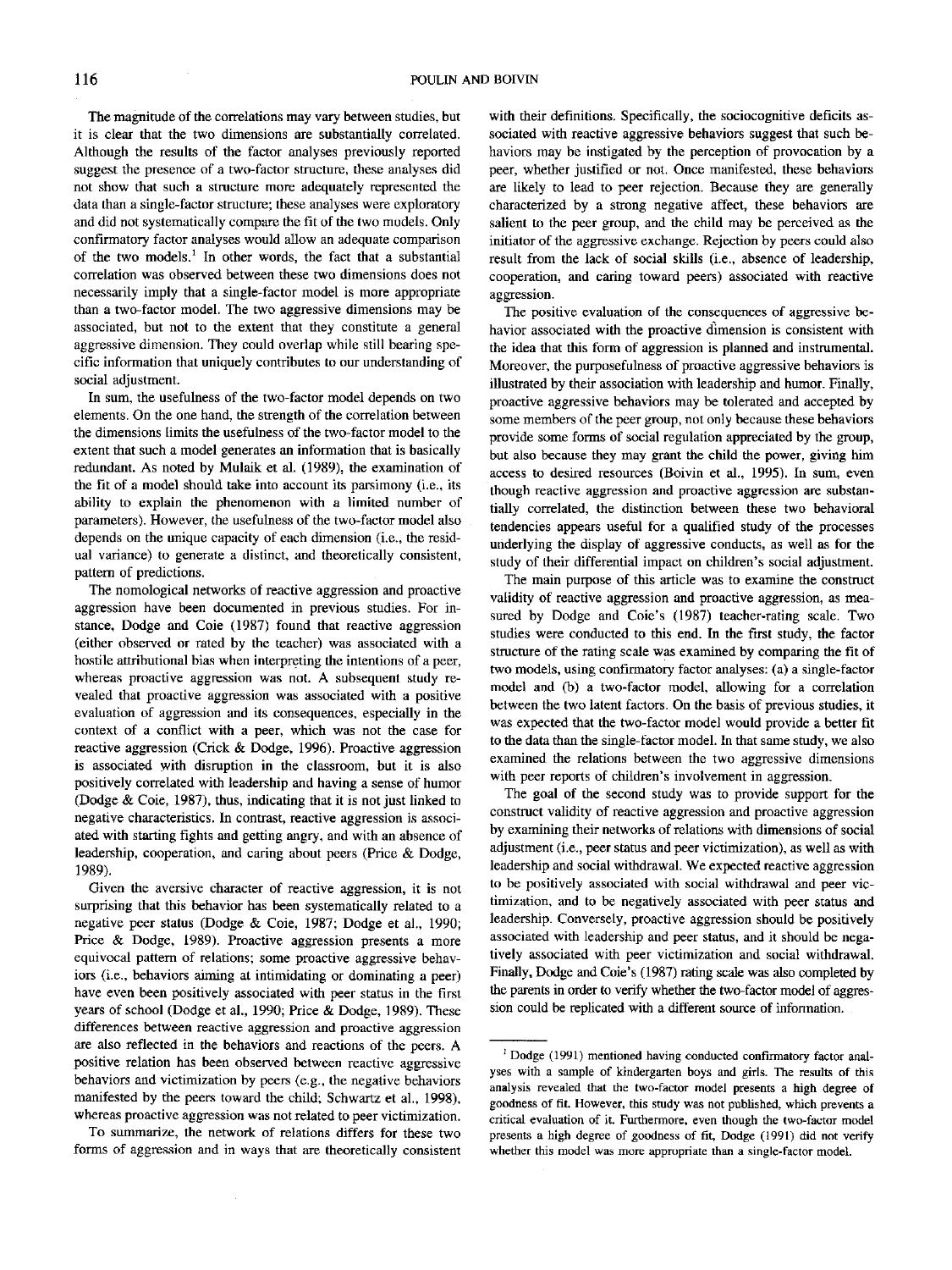# Study 1

#### *Method*

*Participants.* Participants were 149 Caucasian boys in fourth, fifth, and sixth grades (mean age  $= 127.77$  months), attending 16 classrooms in four different French-speaking schools located in a middle-class socioeconomic neighborhood (Ministere de I'Education, 1992); 78% of the parents provided written permission for their children to participate. Even though the classrooms were coeducational, only boys were included in this study. As in Dodge and Coie's (1987) study, the age range of participants spanned a time when the nature and functions of aggressive behaviors were relatively organized and stable. Girls were not included in this study simply because they are very unlikely to use these forms of aggression, with samples of girls typically generating near zero occurrences of these types of aggressive behaviors. Rather, girls tend to express their aggression through means that are intended to manipulate the social structure or damage another's selfesteem (Crick & Grotpeter, 1995; Galen & Underwood, 1997; Lagerspetz, Bjorkqvist, *&* Peltonen, 1988).

*Teacher rating of reactive and proactive aggressive behaviors.* This questionnaire includes three items assessing reactive aggressive behavior ("overreact angrily to accidents," "when teased, strikes back," and "blames others in fights"; Dodge & Coie, 1987) and three items assessing proactive aggressive behavior ("gets others to gang up on a peer," "uses physical force to dominate," and "threatens and bullies others"). The teachers were asked to fill out the questionnaire for each boy in their classrooms who was involved in the project. They had to use a 5-point Likert scale (1 = *never, 5 = almost always),* indicating how frequently each statement applied to a particular child.

In contrast to Dodge and Coie's (1987) study, the teachers were informed of the distinction between reactive and proactive aggression. The rationale was that by making teachers more aware of this distinction, as is commonly done when coders or interviewers are trained, we could improve their ability to accurately rate the frequency of aggressive behaviors of their students. Teachers were provided with the following description:

You are invited to fill out these questionnaires without portraying the children either better or worse than they really are. It is important for us to get an evaluation as accurate as possible. The following questions are on behaviors that characterize most of the children at different levels. Two types of problem behaviors could be identified; Reactive behaviors and proactive behaviors. *Reactive* problem behaviors involve a reaction from the child facing an event that frustrates him/her or that he/she perceives as a threat. The child would then tend to overreact (ex: want to fight after being teased). This type of behavior is often accompanied by anger. *Proactive* problem behaviors are directed toward a goal. They can happen without a provocation from others. The child exhibits these behaviors either with the aim of taking over a resource (object, privilege, or territory), or with the intention of intimidating or dominating others. We are asking you to fill out these questionnaires with these definitions in mind.

Reactive and proactive aggressive behavior scores were eventually obtained by summing the three items on each of these scales. The internal consistency (Cronbach's alpha) of these scales was .91 for reactive aggression and .91 for proactive aggression.

*Peer assessment of children's involvement in aggression.* The peer evaluation of children's involvement in aggressive episodes was based on three items selected from the Revised Class Play (Masten, Morison, & Pellegrini, 1985) and from the Peer Nomination Inventory (Perry, Kusel, & Perry, 1988): "he tries to pick fights with people," "gets into a lot of fights," and "he hits and pushes others around," Boys and girls whose parents provided written permission to participate in the study as a respondent appeared on an alphabetical roster handed over to the children. With the help of this roster, children had to select two peers who best fit each behavioral descriptor. The boys' scores for each item were obtained by summing the nominations received from their classmates. These scores were then transformed into *Z* scores within each classroom, and a total score was obtained by computing the mean of the three items. Internal consistency was high (Cronbach's  $\alpha = .97$ ).

*Procedures.* The teacher reports and the peer nominations were collected in late November, 1993. Three months of daily interactions among the classmates were largely sufficient to ensure that the teachers and peers could base their evaluations on a sizable amount of social behaviors. Teachers were given 2 weeks to fill out the questionnaires. The peer nominations data were collected in the classroom during the same period in a 40-min session where participants were asked to complete the instrument individually. One investigator was present in the classroom to answer participants' questions and to ensure that the instructions were followed correctly.

#### *Results*

*Confirmatory factor analyses.* The six items on reactive aggressive and proactive aggressive behaviors were submitted to confirmatory factor analyses. These analyses were conducted with the EQS program (Bentler, 1989), The normality of distribution for each item was verified; univariate coefficients of kurtosis varied between  $-0.19$  and 5.21, and Mardia's (1970) normalized multivariate coefficient of kurtosis was 27.32. As indicated by these high values, the data were not normally distributed, and consequently, the arbitrary distribution generalized least square method (AGLS) was utilized (Bentler, 1989). This method of parameter estimation does not require normal distribution. Correlations among the observed variables, as well as standard deviations, are presented in Table 1.

Two models were tested. The first one assumed a single-factor structure for which the factor loading matrix was set to reflect loadings on one factor only. The second model assumed a twofactor structure; loadings of each item were only estimated for

|--|--|

*Correlations Among the Items of the Questionnaire Assessing Reactive Aggression and Proactive Aggression*

| Items                                                                                                                                                                                                                                          |        |               |                      |                             |                                     |                                                        |
|------------------------------------------------------------------------------------------------------------------------------------------------------------------------------------------------------------------------------------------------|--------|---------------|----------------------|-----------------------------|-------------------------------------|--------------------------------------------------------|
| 1. Gets others to gang up on a peer $(P)$<br>2. Threatens and bullies others (P)<br>3. Uses physical force to dominate (P)<br>4. Overreacts angrily to accidents (R)<br>5. Blames others in fights $(R)$<br>6. When teased, strikes back $(R)$ | (0.77) | .73<br>(0.91) | .74<br>-85<br>(0.99) | .59<br>.74<br>.72<br>(1.11) | .5 l<br>.63<br>.64<br>.80<br>(1.20) | .57<br>.65<br>.70<br>.81<br>.73 <sub>1</sub><br>(1.18) |

*Note.*  $P =$  Proactive;  $R =$  Reactive. Standard deviations are presented on the diagonal, in parentheses.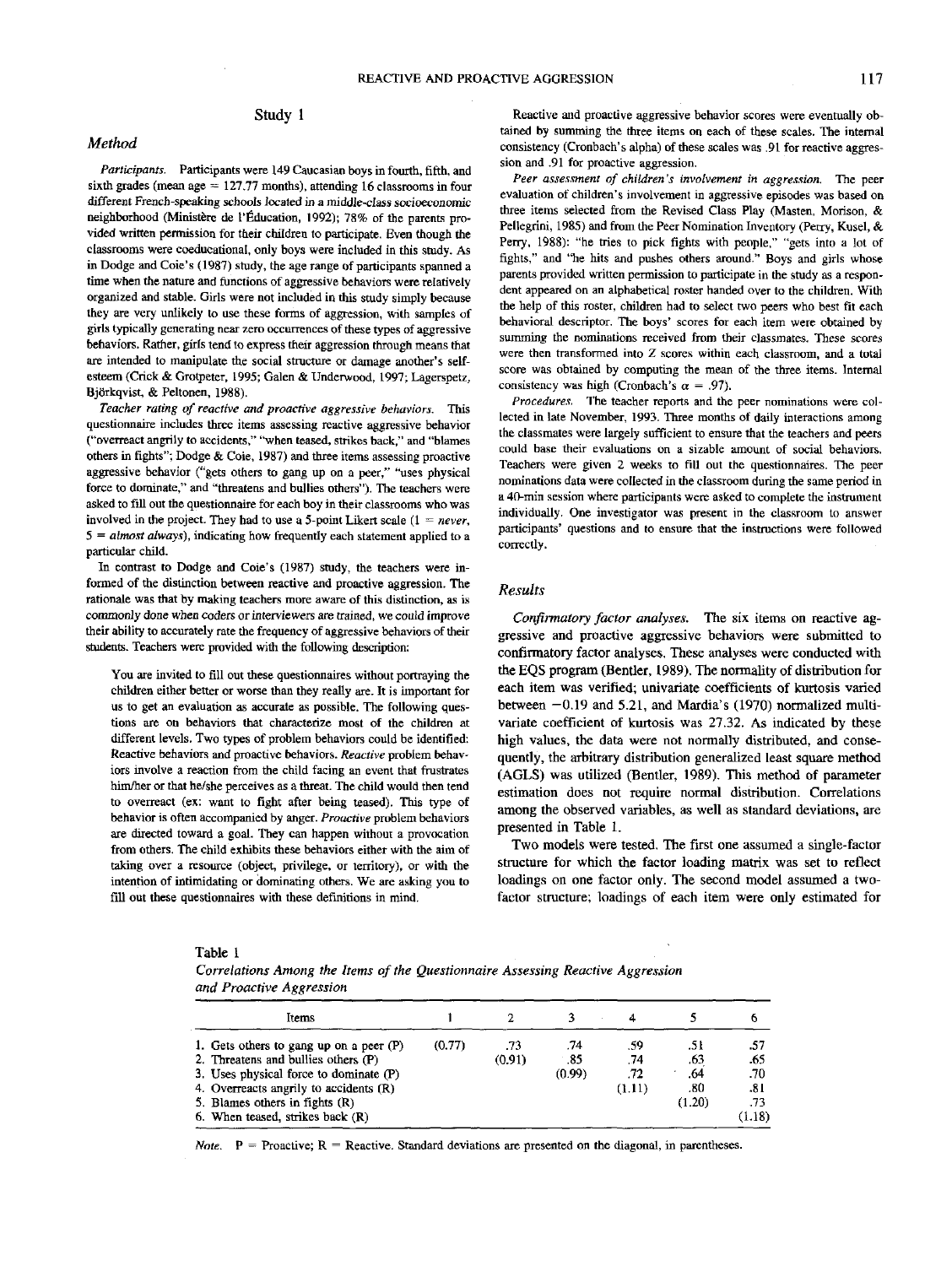

*Figure L* Estimated parameters for the single-factor model and the twofactor model.  $V = \text{variable}$ ;  $F = \text{factor}$ .

their expected latent factor, the loading relative to the other factor being fixed at 0. Considering the high correlation found in previous studies between the two forms of aggression, the covariance between the two latent factors was also estimated (Dodge & Coie, 1987; Price & Dodge, 1989). The estimated parameters for each model are presented in Figure 1.

For the single-factor model, the standard errors of these parameters varied between .42 and .64, and their standardized values varied between .35 and .66. For the two-factor model, the standard errors were lower (between .08 and .11), and their standardized values varied between .30 and .61. The standard error of the covariance between the two latent factors was also very low (.04).

*The fit indexes.* Several fit indexes are available to determine the goodness of fit of the two models. The first index is the chi-square test. This test compares the covariance matrix of the model to the covariance matrix of the sample, a low chi-square reflecting a high convergence between the matrices. When two models are nested, one can directly evaluate the best fitting model using the chi-square difference test (Bentler & Bonett, 1980). Models are nested when two models have exactly the same parameters, but one has more parameters to be estimated than the other. In the present case, the two models were nested because by fixing the covariance between the two latent factors at 1, the two-factor model became identical to the single-factor model (Bentler, 1989).

The chi-square test is sensitive to the number of variables in the model and to the sample size (Bentler & Bonett, 1980). Several fit indexes were developed to avoid these problems. The comparative fit index (CFI; see Bentler, 1990) estimates the fit of a model with respect to a continuum that goes from the null model (no relationship is estimated among the variables) to the saturated model (all

the possible relationships among the variables are estimated). The CFI is bounded by zero and unity, and a model is considered acceptable when it shows a value higher than .90.

The parsimony of the models is also an important aspect to consider (Bentler & Mooijaart, 1989; Mulaik et al., 1989), because some models may well fit the data simply because a larger number of parameters are estimated. An index of parsimony on the basis of the normed-fit index (NFI) was developed by Mulaik et al. The parsimonious normed-fit index (PNFI) is obtained by multiplying the NFI by the ratio of the degrees of freedom of the hypothesized model to the degrees of freedom of the null model. This index varies between 0 and 1 and is smaller than the NFI. The PNFI takes into account the model's goodness of fit and its parsimony. The chi-square, CFI, and PNFI values for the two models are presented in Table 2.

The confirmatory factor analyses revealed that the chi-square test did not reach the level of significance for the two-factor model, which suggested that only this model was satisfactory. The chisquare of this model was significantly lower than the one of the square of this model was significantly lower than the one of the single-factor model  $(\chi^2 = 19.68 - 5.57 = 14.11, df = 9 - 8 = 1,$ *p <* .001). The CFI and the parsimony index of the two-factor model were higher than those of the single-factor model, which also confirmed that the two-factor model more adequately represented the data.

*Relations with peer assessmment of children's involvement in aggression.* The next question was to evaluate whether the two forms of aggressive behaviors were equally associated with peer reports of children's involvement in aggression. Correlations were computed between the scores, reflecting the child's involvement in aggression on the one hand and reactive aggressive scores and proactive aggressive scores on the other hand. The correlations were .47 ( $p < .01$ ) and .46 ( $p < .01$ ), respectively. Given that these two forms of aggressive behavior are substantially related, partial correlations were also computed, taking into account the variance shared with the other aggressive dimension. The partial correlations for reactive aggression and proactive aggression were .20 *(p <* .05) and .19 *(p <* .05), respectively.

### *Discussion*

The main goal of Study 1 was to examine the factor structure of Dodge and Coie's (1987) questionnaire, using confirmatory factor analyses. These analyses revealed that the two-factor model better represented the factor structure of the scale than a single-factor model, as indicated by the chi-square significant difference between the two models, the goodness-of-fit index, and the parsimony index. Thus, there is empirical ground to distinguish between these two aggressive dimensions.

However, a substantial correlation was found between the two latent factors. Such a correlation was foreseeable, considering the

Table 2

*Confirmatory Factor Analyses for Teacher Ratings*

| Model         | ىم د  | df |     | CFI | PNFI |
|---------------|-------|----|-----|-----|------|
| Single factor | 19.68 | ٥  | .02 | .77 | .41  |
| Two factor    | 5.57  |    | .70 | -99 | .49  |

*Note.*  $CFI = \text{confirmatory factor index; PNFI} = \text{paramonious normed-fit}$ **index.**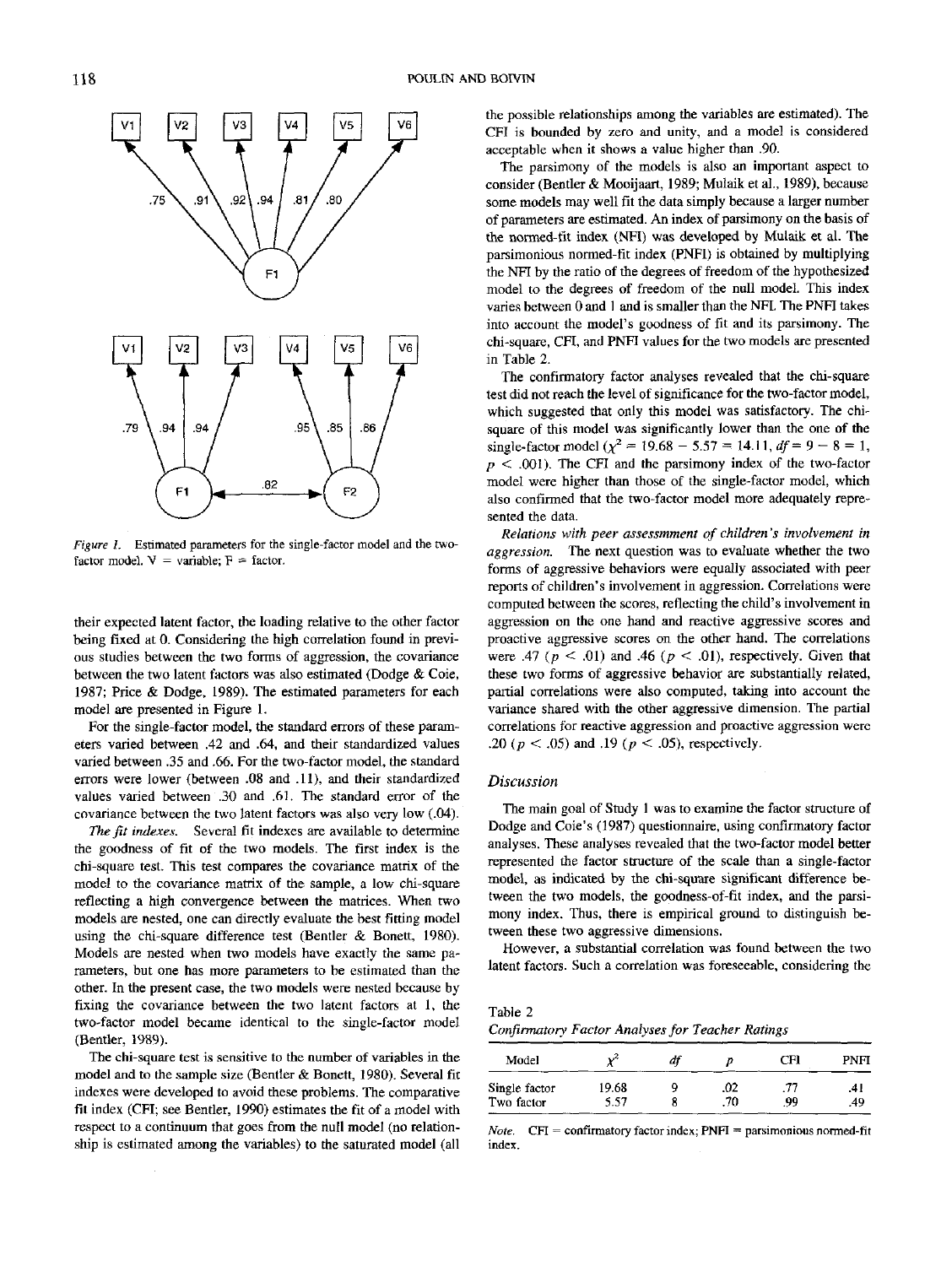results of previous studies (Dodge & Coie, 1987; Price & Dodge, 1989). The magnitude of this correlation could bring into question the usefulness of the distinction between the two forms of aggressive behavior, as it could mean that the information about the two aggressive tendencies is basically redundant. However, despite this high correlation, both aggressive dimensions contributed uniquely to a child's involvement in aggressive exchanges with peers, which suggests that both should be taken into account to understand boys' involvement in aggressive episodes.

The next stage was to examine the degree to which each of the two forms of aggressive behaviors presented a distinct network of relations with specific dimensions of social adjustment and social behavior. The goal of the second study was to address this issue.

# Study 2

# *Method*

*Participants.* Participants were 193 Caucasian boys who attended third, fourth, fifth, and sixth grades (mean age  $= 11$  years), in five different French-speaking schools located in a middle-class socioeconomic neighborhood (Ministère de l'Éducation, 1992); 84% of the parents provided written permission for their children to participate. Even though the classrooms were mixed, only boys participated in this study. None of these boys participated in Study 1.

*Teacher and parent ratings of reactive and proactive aggressive behaviors.* As in Study 1, Dodge and Coie's (1987) questionnaire was used. The instructions presented to the teachers in Study 1 were again communicated to the teachers of this sample. The reactive aggression and proactive aggression scores were obtained by summing the items of the teacher evaluation. Both scores were highly reliable (Cronbach's  $\alpha = .90$ ) and .92). The Dodge and Coie's rating scale was also completed by one of the two parents, generally the mother (95%), who received the same instructions as the teacher. Parent reports were available for 94% of the participants.

*Peer assessment of social behavior.* Several items of the peer assessment of social behavior came from the Revised Class Play instrument (Masten et al., 1985) and aimed at assessing the extent to which a child was perceived as *socially withdrawn:* "very shy" and "rather play alone than with others"; and as *leader*: "good leader," "good ideas for things to do." and "can get things going." The original subscales of the Revised Class Play were not used because they are equivocal and do not reflect specific aspects of social behavior, especially for the Sensitive-Isolated subscale (Coie, Dodge, & Kupersmidt, 1990; Rubin, Hymel, LeMare & Rowden, 1989; Rubin & Mills, 1988). Four other items were taken from the Victimization subscale of the modified Peer Nomination Inventory (Perry et al., 1988), with the purpose of assessing the extent to which the child was perceived by his classmates as being a *victim* of peer aggression: "kids make fun of him," "he gets called names by other kids," "he gets hit and pushed by other kids," and "kids try to hurt his feelings." These three scales have been used previously, and they were found to be uniquely informative in the context of a differentiated examination of children's social adjustment (Boivin & Hymel, 1997)

The procedure used to compute the peer nomination scores was the same as in Study 1. The scores for each item were transformed into standardized scores within each classroom, and the boys' scores for each scale were obtained by computing the mean of the standardized scores of the items comprising these scales. In this study, the Leadership scale and the Victimization scale showed high internal consistency (Cronbach's  $\alpha$  = .83 and .90, respectively). The two items of the Withdrawal scale were moderately correlated  $(r = .51, p < .001)$ . The correlations between the three scales varied between — .33 and .53, suggesting that they assess distinct aspects of social behavior and adjustment.

*Peer status evaluation.* The peer status assessment was based on the work of Vitaro, Tremblay, Gagnon, Piche', and Royer (1988). Each child received a two-page form. On each page was a specific request followed by a roster of the names of the boys and girls participating in the study sorted alphabetically. The requests were as follows: (a) "I would like you to circle the name of the three children that you *like the most* to play with" (LM), and (b) "I would like you to circle the name of the three children that you *like the least* to play with" (LL). The LM and the LL scores were obtained by summing the choices each child received ftom all classmates. These scores were standardized within each classroom. Social preference (SP) was obtained by the subtraction of the LL score from the LM score.

*Procedures.* All the data were collected at the end of March. The teachers had 2 weeks to fill out the questionnaires. The parent questionnaire was sent home through the child who had to bring it back to school in a sealed envelope the following week. The children were interviewed in the classroom. During the classroom meetings of approximately 40 min, participants were asked to fill out questionnaires individually. In third- and fourth-grade classrooms, each question was read aloud by the project investigator. The project investigator was helped by a research assistant who made sure the instructions were followed correcdy, while being available to answer participants' questions. In fifth and sixth grades, only one adult was present, and the participants had to read the questions.

## *Results*

*Confirmatory factor analyses.* The confirmatory factor analyses described in Study 1 were again conducted on teacher and parent assessments of reactive aggressive and proactive aggressive behaviors. The results of these analyses are presented in Table 3.

The item loadings for the teacher evaluation varied from .82 to .90 for the single-factor model, and from .85 to .93 for the two-factor model. The correlation between the two latent factors of the two-factor model was .90. Both the single-factor and the two-factor models had significant chi-squares. However, the chisquare of the two-factor model was significantly lower than the chi-square of the single-factor model ( $\Delta \chi^2 = 11.71$ ,  $df = 1$ ,  $p <$ .01). Moreover, the CFI and the PNFI were higher for the twofactor model than for the single-factor model, although they were lower and less impressive than in the first study.

The item loadings for the parent evaluation varied from .42 to .66 for the single-factor model, and from .50 to .76 for the two-factor model. The correlation between the two latent factors of the two-factor model was .82. Again, a significant chi-square was found for the two models, but the chi-square of the two-factor model was significantly lower than the chi-square of the singlefactor model  $(\Delta \chi^2 = 14.67, df = 1, p < .01)$ . Finally, both the goodness-of-fit index and the parsimony index were higher for the two-factor model than for the single-factor model.

*Relations with the social and behavioral dimensions.* Correlations were computed between teacher-rated reactive aggression

#### Table 3

*Confirmatory Factor Analyses for Teacher Ratings and Parent Ratings*

| Model           |       | df | D    | CFI | <b>PNFT</b> |
|-----------------|-------|----|------|-----|-------------|
| <b>Teachers</b> |       |    |      |     |             |
| Single factor   | 32.09 | 9  | .001 | .74 | .41         |
| Two factor      | 20.38 | 8  | .01  | .86 | .43         |
| Parents         |       |    |      |     |             |
| Single factor   | 31.49 | 9  | .001 | .71 | .40         |
| Two factor      | 16.82 | 8  | .03  | .89 | .44         |

*Note.* CFI = confirmatory factor index;  $PNFI =$  parsimonious normed-fit index.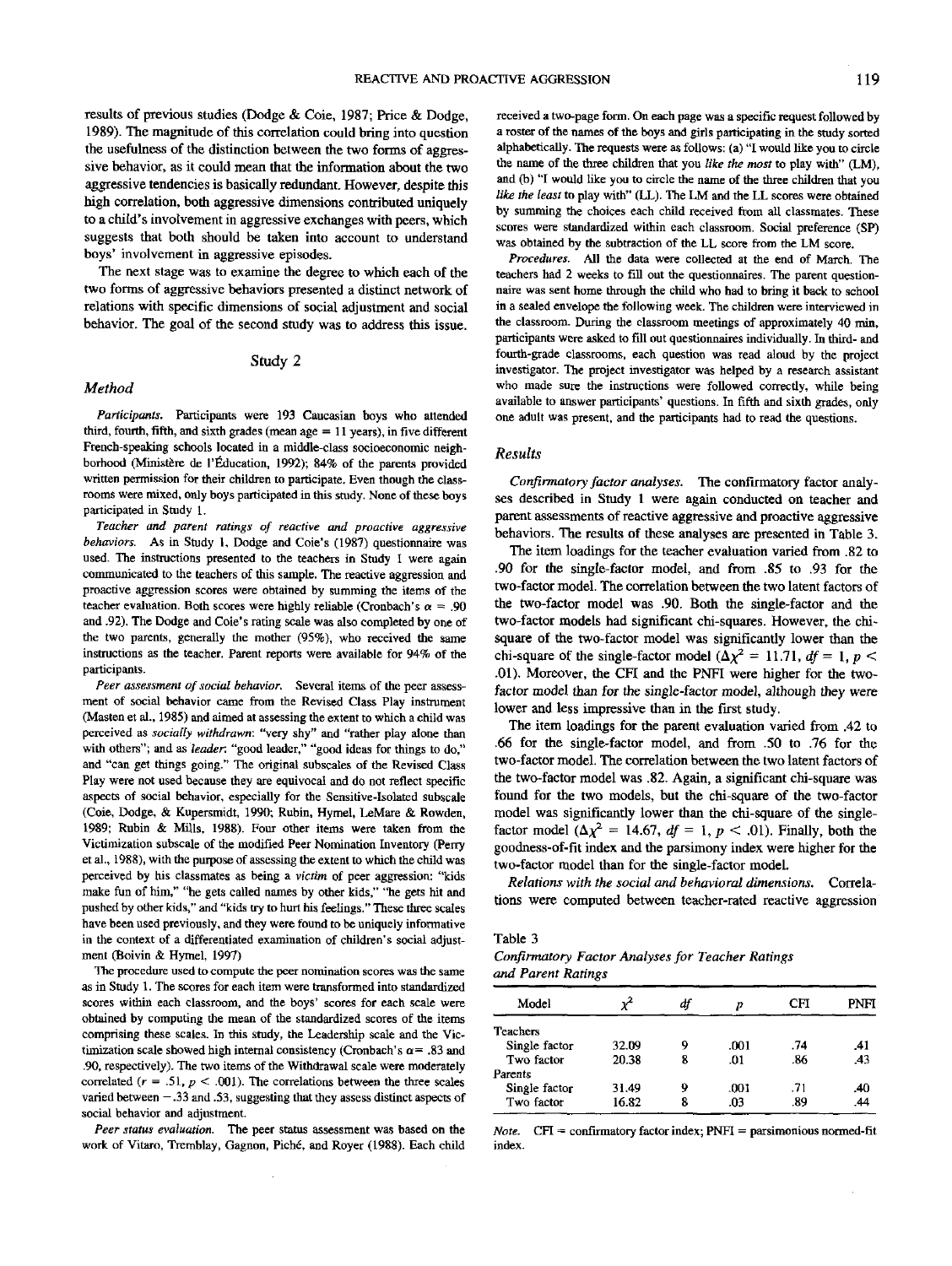and proactive aggression on the one hand, and the social and behavioral dimensions on the other hand. To detect statistically significant differences among these pairs of correlations, we used the procedure recommanded by Cohen and Cohen (1983) for dependent correlations. Given the substantial correlation between the two forms of aggressive behavior, partial correlations were also computed between each aggressive behavior dimension and the other dimensions, taking into account the other aggressive behavior dimension. Thus, partial correlations were computed between reactive aggression and the social and behavioral dimensions controlling for proactive aggression, and between proactive aggression and these same variables controlling for reactive aggression. Partial correlation allowed us to evaluate the extent to which the unique variance (i.e., the residual variance) of each form of aggressive behavior showed distinct networks of relations with the social and behavioral dimensions. These correlations are presented in Table 4.

Social preference was negatively associated with reactive aggression, but it was not associated with proactive aggression. The difference between the two correlations was significant  $(t = 3.83;$  $p < .001$ ). Once the common variance was partialled out, the relation stayed the same for reactive aggression, but it became positive for proactive aggression. Therefore, the use of reactive aggressive behavior is associated with a negative peer status, whereas the use of proactive aggressive behavior is associated with a positive peer status.

Peer victimization was positively associated with reactive aggression, but it was not associated with proactive aggression. These two correlations were significantly different from one another  $(t = 5.27; p < .001)$ . The partial correlations revealed that once the variance shared by the two forms of aggression were taken out, the relationship remained the same for reactive aggression, but became negative for proactive aggression. The use of reactive aggressive behaviors is, thus, associated with peer victimization; on the other hand, the use of proactive aggressive behaviors is associated with an absence of peer victimization.

At the behavioral level, leadership was found to be negatively associated with reactive aggression, but it was not associated with proactive aggression. These two correlations were significantly different from one another  $(t = 2.77; p < .05)$ . Following the computation of partial correlations, leadership remained negatively associated with reactive aggression, but became positively associated with proactive aggression. In other words, the more a boy

Table 4

*Zero-Order and Partial Correlations Between Reactive Aggression and Proactive Aggression and Social and Behavioral Variables*

| Aggressive behavior  | PRE      | VIC.     | LEA      | WIT     |
|----------------------|----------|----------|----------|---------|
| Reactive aggression  |          |          |          |         |
| Zero order           | $-.30**$ | $.33**$  | $-.20**$ | $.28**$ |
| Partial              | $-34**$  | $42**$   | $-.24**$ | $27**$  |
| Proactive aggression |          |          |          |         |
| Zero order           | $-.15$   | -12      | - 09     | $.15*$  |
| Partial              | $.21**$  | $-.30**$ | $.15*$   | $-.15*$ |

*Note.* PRE = social preference;  $VIC =$  victimization; LEA = leadership;  $WIT = social with drawal.$  $p < .05.$  \*\*  $p < .01.$ 

exhibits reactive aggressive behavior, the less he is perceived by his peers as being a leader. Conversely, the more a boy exhibits proactive aggressive behavior, the more he is perceived by his peers as being a leader.

Finally, social withdrawal was positively associated with the two forms of aggressive behaviors, but this relationship was significantly higher for reactive aggression *(t =* 2.95; *p <* .01). Once the variance shared by the two forms of aggression was taken out, social withdrawal remained positively associated with reactive aggression, but became negatively associated with proactive aggression. The display of reactive aggressive behavior, then, is associated with social withdrawal, which is not the case for proactive aggressive behavior.

### General Discussion

The construct validity of reactive aggression and proactive aggression, as measured by Dodge and Coie's (1987) questionnaire, was considered by examining; (a) the factor structure of the questionnaire, using confirmatory factor analyses; and (b) the networks of relations with social and behavioral dimensions, characterizing the two forms of aggressive behavior. To this day, the examination of the factor structure of this instrument has been limited to exploratory factor analyses. Here, the confirmatory factor analyses conducted on two different samples of boys revealed that a two-factor model presented a reasonable fit to the data and was more appropriate than a single-factor model, even though the two latent factors were substantially correlated. Study 2 also confirmed the two-factor model as the best model, for both teacher ratings and parent ratings, although the fit indexes were less convincing than in the first study.

These findings, based on two independent samples and on the perceptions of two different sources, support the view that reactive aggressive behaviors and proactive aggressive behaviors, as measured by Dodge and Coie's (1987) rating scale, can be reliably distinguished. However, in both studies, the two forms of aggression were substantially correlated, a level of overlap that could limit the usefulness of a two-factor solution. Yet, despite this correlation, the pattern of social-adjustment correlates of reactive aggression differed somewhat from that of proactive aggression. Although these differences were of moderate magnitude, they were theoretically meaningful and involved outcomes that are based on validated assessment strategies (Dygdon, 1988; Foster, Inderbitzen, & Nangle, 1993; Masten et al., 1985; Perry et al, 1988). For instance, the zero-order correlations in Study 2 revealed that the display of reactive aggressive behaviors was associated with a variety of social and behavioral difficulties. The magnitude of these correlations was comparable to other studies of the kind (Coie & Dodge, 1988), and the strength of the associations remained the same (or increased) when proactive aggression was taken into account. In contrast, proactive aggressive behaviors did not seem to be as negatively perceived by peers, as these behaviors were only slightly related to social withdrawal, and they were not associated with peer victimization or negative peer status. Interestingly, proactive aggression became positively, although modestly, associated with adjustment when reactive aggression was taken into account.

Could these more negative patterns of results for reactive aggression be explained by the fact that reactive aggression was more associated with conflict, and therefore it was more salient to peers.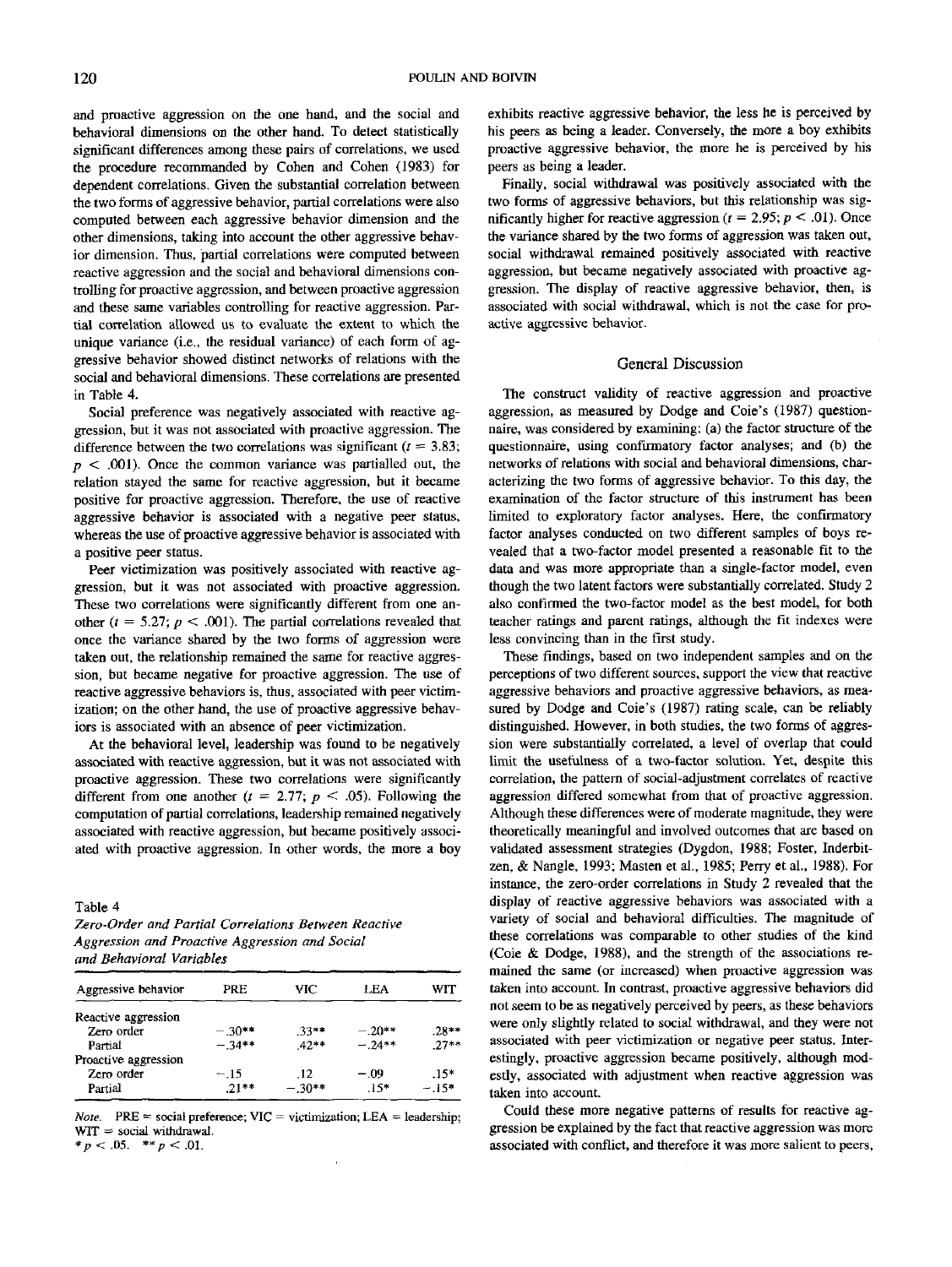than proactive aggression? The fact that the two dimensions contributed equally to the peer's perception of the child's involvement in aggressive exchanges (see Study 1) suggests otherwise, as it indicates that both should be taken into account to understand boys' involvement in aggressive episodes. Rather, the findings of this article combined with the articles of previous investigators (Crick & Dodge, 1996; Day et *si.,* 1992; Dodge & Coie, 1987; Price & Dodge, 1989 ) suggest that the distinction between the two forms of aggression is useful and informative for the study of children's social relationships.

Could the absence of association between proactive aggression and adjustment difficulties be interpreted as a lack of predictive value of the proactive subscale? It should be pointed out that proactive aggression has been associated with a positive evaluation of aggression and its consequences (Dodge, Lochman, Harnish, Bates, & Pettit, 1997; Crick & Dodge, 1996) and disruption in the classroom (Dodge & Coie, 1987), dimensions that were not considered in the present study. Although proactive aggressive behaviors could be more tolerated by peers than reactive aggressive behaviors during late childhood, perhaps because proactive aggression is associated with more socially acceptable demeanors, recent longitudinal studies that examined the developmental trajectories of aggressive youths indicate that reactive aggression and proactive aggression could reflect distinct pathways, which lead to maladjustment. Specifically, these studies suggest that proactive aggression in early adolescence was associated with delinquency in adolescence (Vitaro, Gendreau, Tremblay, & Oligny, 1998) and antisocial behaviors and alcohol use problems in early adulthood (Pulkkinen, 1996), whereas reactive aggression was not. We believe that one mechanism that would explain these predictive relationships is the tendency observed in proactively aggressive children to affiliate with similar peers and form friendship networks (Poulin & Boivin, 2000; Poulin et al., 1997).

The validation of Dodge and Coie's (1987) rating scale also has clinical implications. Dodge et al. (1997) recently suggested that two subclasses of conduct disorder could be identified based on the type of aggressive behavior displayed by the child; among conduct disorder children, those with attention deficit hyperactivity disorder (ADHD) might in fact be the reactively aggressive ones and those without ADHD might be the proactively aggressive ones. Determining whether a reactive or proactive aggressive tendency is more predominant in a child referred for conduct disorder problems could be central in choosing the most appropriate intervention strategy (Coie, Underwood, & Lochman, 1991).

The findings of our study are limited, and some caveats should be underscored. First, the two samples come from a normal population and are not made up of boys displaying serious behavior problems. It will be necessary in future studies to examine whether the two-factor model could be replicated with a higher risk sample (Day et al., 1992). Second, the findings reported here are limited to boys. Examinations of the distinction between proactive aggression and reactive aggression should also be conducted with a girl sample even though the relevance of this distinction with that population is questionable. As mentionned earlier, girls generally express their aggression through indirect means that are intended to manipulate the social structure or damage another's self-esteem (Crick & Grotpeter, 1995; Galen & Underwood, 1997; Lagerspetz et al., 1988). Third, the criterion validity measures used in this study were single, short measures exclusively based on peer nominations. Future examination of the validity of Dodge and Coie's

(1987) questionnaire should consider a multiagent, multimethod assessment approach for validity criteria that would combine teacher, parent, self, and peer reports as well as direct observation in the classroom, playground, or experimental contexts. Morever, other criterion dimensions should be considered, such as the child's sociocognitive and physiological characteristics, family characteristics, and other behavioral dimensions.

In conclusion, this study provided empirical support for the construct validity of the distinction between reactive aggression and proactive aggression, as operationalized by Dodge and Coie's (1987) questionnaire. Confirmatory factor analyses revealed that a two-factor model represented the factor structure of the items better than a single-factor model. Moreover, the distinct relations presented by the two forms of aggression with social behavioral dimensions illustrated their unique capacity to generate a network of predictions distinct and theoretically consistent. These findings suggest that the distinction between reactive aggression and proactive aggression should be applied to the study of social relationships among children.

#### References

- Bandura, A. (1973). *Aggression: A social learning analysis.* Englewood Cliffs, NJ: Prentice-Hall.
- Bandura, A. (1983). Psychological mechanisms' of aggression. In R. G. Green, & E. I. Donnerstein (Eds.), *Aggression: Theoretical and empirical views* (Vol. 1, pp. 1-40). New York: Academic.
- Bentler, P. M. (1989). *EQS Structural equations program manual.* Los Angeles: University of California.
- Bentler, P. M. (1990). Comparative fit indexes in structural models. *Psychological Bulletin, 107,* 238-246.
- Bentler, P. M., & Bonett, D. G. (1980). Significance tests and goodness of fit in the analysis of covariance structures. *Psychological Bulletin, 88,* 588-606.
- Bentler, P. M., & Mooijaart, A. (1989). Choice of structural model via parsimony: A rational based on precision. *Psychological Bulletin, 106,* 315-317.
- Berkowitz, L. (1983). The experience of anger as a parallel process in the display of impulsive, "angry" aggression. In R. G. Green & E. I. Donnerstein (Eds.), *Aggression: Theoretical and empirical views* (Vol. 1, pp. 103-134). New York: Academic Press.
- Boivin, M., Dodge, K. A., & Coie, J. D. (1995). Individual-group behavioral similarity and peer status in experimental play groups of boys: The social misfit revisited. *Journal of Personality and Social Psychology, 69,* 269-279.
- Boivin, M., & Hvmel, S. (1997). Peer experiences and social self-perceptions: A sequential model. *Developmental Psychology, 33,* 135—145.
- Bowen, F. (1992). *L<sup>1</sup> expression des conduitesprosociales et antisociales et leurs relations chez les enfants d'âge préscolaire* [Prosocial and antisocial behaviors and their relationships in preschool children]. Unpublished doctoral dissertation, Université du Québec à Trois-Rivières, Trois-Rivieres, Canada.
- Cohen, J., & Cohen, P. (1983). *Applied multiple regression/correlation analysis for the behavioral sciences.* London: Erlbaum.
- Coie, J. D., & Dodge, K. A. (1988). Multiple sources of data on social behavioral and social status in the same school: A cross-age comparison. *Child Development, 59,* 815-829.
- Coie, J. D., & Dodge, K. A. (1998). Aggression and antisocial behavior. In W. Damon (Ed.) & N. Eisenberg (Vol. Ed.), *Handbook of child psychology: Volume 3. Social, emotional, and personality development* (5th ed., pp. 779-862). New York: Wiley.
- Coie, J. D., Dodge, K. A.. & Kupersmidt, J. B. (1990). Peer group behavior and social status. In S. R. Asher & J. D. Coie (Eds.). *Peer rejection in childhood* (pp. 17-59). New York: Cambridge University Press.